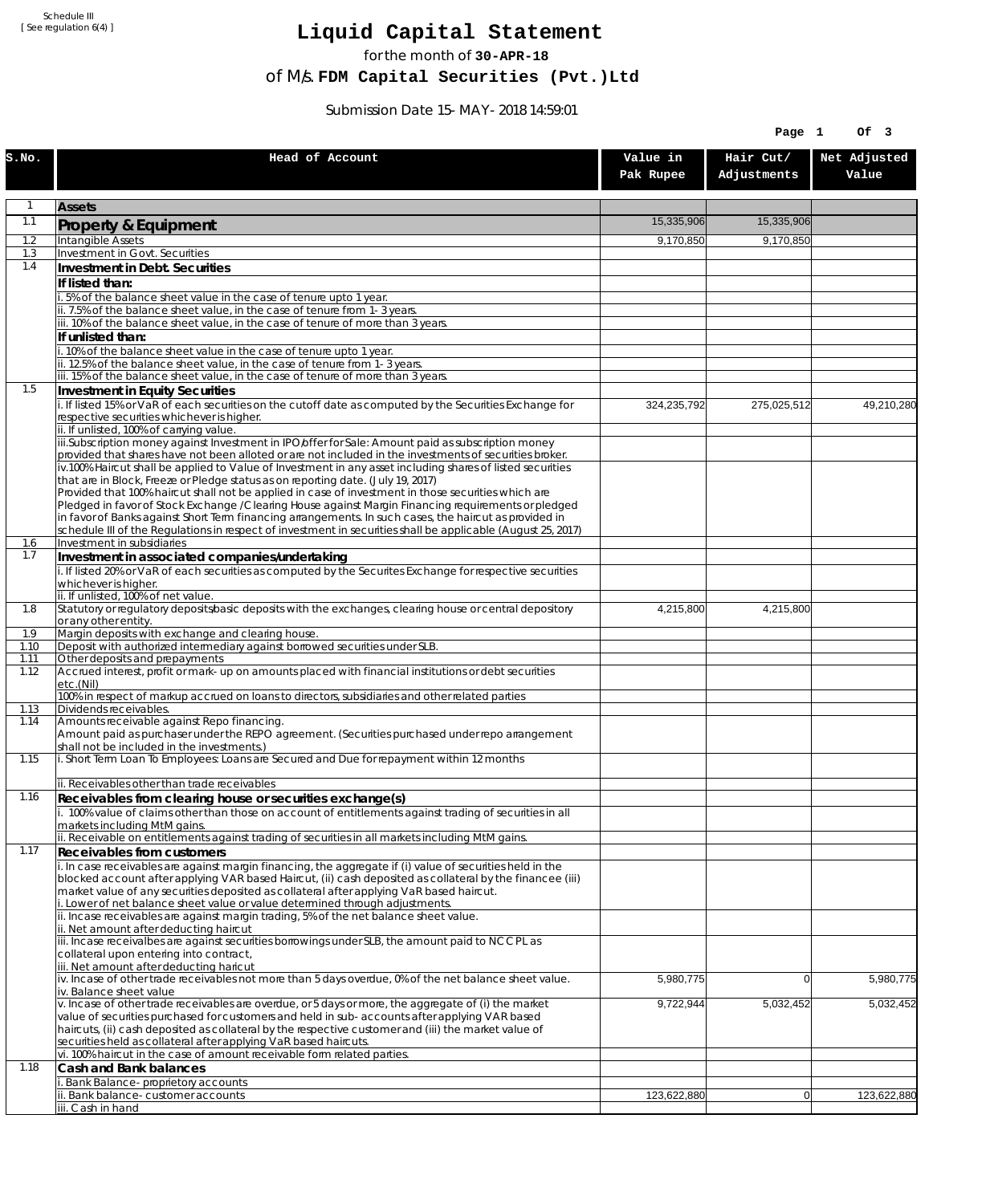Schedule III [ See regulation 6(4) ]

## **Liquid Capital Statement**

for the month of **30-APR-18**

of M/s. **FDM Capital Securities (Pvt.)Ltd**

Submission Date 15-MAY-2018 14:59:01

|                |                                                                                                                                                                                                                                                                                                                                                                                                                                                                                                                                                                                                                                                                                                                             |                       | Page 2                   | Of 3                  |
|----------------|-----------------------------------------------------------------------------------------------------------------------------------------------------------------------------------------------------------------------------------------------------------------------------------------------------------------------------------------------------------------------------------------------------------------------------------------------------------------------------------------------------------------------------------------------------------------------------------------------------------------------------------------------------------------------------------------------------------------------------|-----------------------|--------------------------|-----------------------|
| S.NO.          | Head of Account                                                                                                                                                                                                                                                                                                                                                                                                                                                                                                                                                                                                                                                                                                             | Value in<br>Pak Rupee | Hair Cut/<br>Adjustments | Net Adjusted<br>Value |
| 1.19           | <b>Total Assets</b>                                                                                                                                                                                                                                                                                                                                                                                                                                                                                                                                                                                                                                                                                                         | 492,284,947           | 308,780,520              | 183,846,387           |
| $\overline{2}$ | Liabilities                                                                                                                                                                                                                                                                                                                                                                                                                                                                                                                                                                                                                                                                                                                 |                       |                          |                       |
| 2.1            | Trade Payables                                                                                                                                                                                                                                                                                                                                                                                                                                                                                                                                                                                                                                                                                                              |                       |                          |                       |
|                | Payable to exchanges and clearing house<br>Payable against leveraged market products                                                                                                                                                                                                                                                                                                                                                                                                                                                                                                                                                                                                                                        |                       |                          |                       |
|                | iii. Payable to customers                                                                                                                                                                                                                                                                                                                                                                                                                                                                                                                                                                                                                                                                                                   | 123,253,373           | $\overline{0}$           | 123,253,373           |
| 2.2            | <b>Current Liabilities</b>                                                                                                                                                                                                                                                                                                                                                                                                                                                                                                                                                                                                                                                                                                  |                       |                          |                       |
|                | Statutory and regulatory dues<br>ii. Accruals and other payables                                                                                                                                                                                                                                                                                                                                                                                                                                                                                                                                                                                                                                                            | 510,520               | $\Omega$                 | 510,520               |
|                | iii. Short-term borrowinas                                                                                                                                                                                                                                                                                                                                                                                                                                                                                                                                                                                                                                                                                                  | U                     | $\overline{0}$           |                       |
|                | iv. Current portion of subordinated loans                                                                                                                                                                                                                                                                                                                                                                                                                                                                                                                                                                                                                                                                                   |                       |                          |                       |
|                | v. Current portion of long term liabilities<br>vi. Deferred Liabilities                                                                                                                                                                                                                                                                                                                                                                                                                                                                                                                                                                                                                                                     |                       |                          |                       |
|                | vii. Provision for bad debts                                                                                                                                                                                                                                                                                                                                                                                                                                                                                                                                                                                                                                                                                                |                       |                          |                       |
|                | viii. Provision for taxation<br>ix. Other liabilities as per accounting principles and included in the financial statements                                                                                                                                                                                                                                                                                                                                                                                                                                                                                                                                                                                                 |                       |                          |                       |
| 2.3            | Non-Current Liabilities                                                                                                                                                                                                                                                                                                                                                                                                                                                                                                                                                                                                                                                                                                     |                       |                          |                       |
|                | i. Long-Term financing                                                                                                                                                                                                                                                                                                                                                                                                                                                                                                                                                                                                                                                                                                      |                       |                          |                       |
|                | a. Long-Term financing obtained from financial instituion: Long term portion of financing obtained from<br>a financial institution including amount due against finance lease                                                                                                                                                                                                                                                                                                                                                                                                                                                                                                                                               |                       |                          |                       |
|                | b. Other long-term financing<br>ii. Staff retirement benefits                                                                                                                                                                                                                                                                                                                                                                                                                                                                                                                                                                                                                                                               |                       |                          |                       |
|                | iii. Advance against shares for Increase in Capital of Securities broker: 100% haircut may be allowed in                                                                                                                                                                                                                                                                                                                                                                                                                                                                                                                                                                                                                    |                       |                          |                       |
|                | respect of advance against shares if:                                                                                                                                                                                                                                                                                                                                                                                                                                                                                                                                                                                                                                                                                       |                       |                          |                       |
|                | a. The existing authorized share capital allows the proposed enhanced share capital<br>b. Boad of Directors of the company has approved the increase in capital                                                                                                                                                                                                                                                                                                                                                                                                                                                                                                                                                             |                       |                          |                       |
|                | c. Relevant Regulatory approvals have been obtained                                                                                                                                                                                                                                                                                                                                                                                                                                                                                                                                                                                                                                                                         |                       |                          |                       |
|                | d. There is no unreasonable delay in issue of shares against advance and all regulatory requirements<br>relating to the increase in paid up capital have been completed.                                                                                                                                                                                                                                                                                                                                                                                                                                                                                                                                                    |                       |                          |                       |
|                | e. Auditor is satisfied that such advance is against the increase of capital.                                                                                                                                                                                                                                                                                                                                                                                                                                                                                                                                                                                                                                               |                       |                          |                       |
| 2.4            | iv. Other liabilities as per accounting principles and included in the financial statements<br>Subordinated Loans                                                                                                                                                                                                                                                                                                                                                                                                                                                                                                                                                                                                           |                       |                          |                       |
|                | . 100% of Subordinated loans which fulfill the conditions specified by SECP are allowed to be deducted:<br>The Schedule III provides that 100% haircut will be allowed against subordinated Loans which fulfill the<br>conditions specified by SECP. In this regard, following conditions are specified:<br>a. Loan agreement must be executed on stamp paper and must clearly reflect the amount to be repaid<br>after 12 months of reporting period<br>b. No haircut will be allowed against short term portion which is repayable within next 12 months.<br>c. In case of early repayment of loan, adjustment shall be made to the Liquid Capital and revised Liquid<br>Capital statement must be submitted to exchange. |                       |                          |                       |
|                | ii. Subordinated loans which do not fulfill the conditions specified by SECP                                                                                                                                                                                                                                                                                                                                                                                                                                                                                                                                                                                                                                                | 2,000,000             | $\Omega$                 | 2,000,000             |
| 2.5            | <b>Total Liabilites</b>                                                                                                                                                                                                                                                                                                                                                                                                                                                                                                                                                                                                                                                                                                     | 125.763.893           | 0                        | 125,763,893           |
| 3              | Ranking Liabilities Relating to:                                                                                                                                                                                                                                                                                                                                                                                                                                                                                                                                                                                                                                                                                            |                       |                          |                       |
| 3.1            | Concentration in Margin Financing                                                                                                                                                                                                                                                                                                                                                                                                                                                                                                                                                                                                                                                                                           |                       |                          |                       |
|                | The amount calculated client-to- client basis by which any amount receivable from any of the<br>financees exceed 10% of the aggregate of amounts receivable from total financees.                                                                                                                                                                                                                                                                                                                                                                                                                                                                                                                                           |                       |                          |                       |
| 3.2            | Concentration in securites lending and borrowing                                                                                                                                                                                                                                                                                                                                                                                                                                                                                                                                                                                                                                                                            |                       |                          |                       |
|                | The amount by which the aggregate of:                                                                                                                                                                                                                                                                                                                                                                                                                                                                                                                                                                                                                                                                                       |                       |                          |                       |
|                | (i) Amount deposited by the borrower with NCCPL<br>(Ii) Cash margins paid and                                                                                                                                                                                                                                                                                                                                                                                                                                                                                                                                                                                                                                               |                       |                          |                       |
|                | (iii) The market value of securities pledged as margins exceed the 110% of the market value of shares                                                                                                                                                                                                                                                                                                                                                                                                                                                                                                                                                                                                                       |                       |                          |                       |
|                | borrowed                                                                                                                                                                                                                                                                                                                                                                                                                                                                                                                                                                                                                                                                                                                    |                       |                          |                       |
| 3.3            | Net underwriting Commitments<br>(a) in the case of right issuse : if the market value of securites is less than or equal to the subscription                                                                                                                                                                                                                                                                                                                                                                                                                                                                                                                                                                                |                       |                          |                       |
|                | price; the aggregate of:                                                                                                                                                                                                                                                                                                                                                                                                                                                                                                                                                                                                                                                                                                    |                       |                          |                       |
|                | (i) the 50% of Haircut multiplied by the underwriting commitments and<br>(ii) the value by which the underwriting commitments exceeds the market price of the securities.<br>In the case of rights issuse where the market price of securities is greater than the subscription price, 5% of                                                                                                                                                                                                                                                                                                                                                                                                                                |                       |                          |                       |
|                | the Haircut multiplied by the net underwriting<br>(b) in any other case: 12.5% of the net underwriting commitments                                                                                                                                                                                                                                                                                                                                                                                                                                                                                                                                                                                                          |                       |                          |                       |
| 3.4            | Negative equity of subsidiary                                                                                                                                                                                                                                                                                                                                                                                                                                                                                                                                                                                                                                                                                               |                       |                          |                       |
|                | The amount by which the total assets of the subsidiary (excluding any amount due from the subsidiary)<br>exceed the total liabilities of the subsidiary                                                                                                                                                                                                                                                                                                                                                                                                                                                                                                                                                                     |                       |                          |                       |
| 3.5            | Foreign exchange agreements and foreign currency positions<br>5% of the net position in foreign currency. Net position in foreign currency means the difference of total                                                                                                                                                                                                                                                                                                                                                                                                                                                                                                                                                    |                       |                          |                       |
|                | assets denominated in foreign cuurency less total liabilities denominated in foreign currency                                                                                                                                                                                                                                                                                                                                                                                                                                                                                                                                                                                                                               |                       |                          |                       |
| 3.6<br>3.7     | Amount Payable under REPO<br>Repo adjustment                                                                                                                                                                                                                                                                                                                                                                                                                                                                                                                                                                                                                                                                                |                       |                          |                       |
|                |                                                                                                                                                                                                                                                                                                                                                                                                                                                                                                                                                                                                                                                                                                                             |                       |                          |                       |